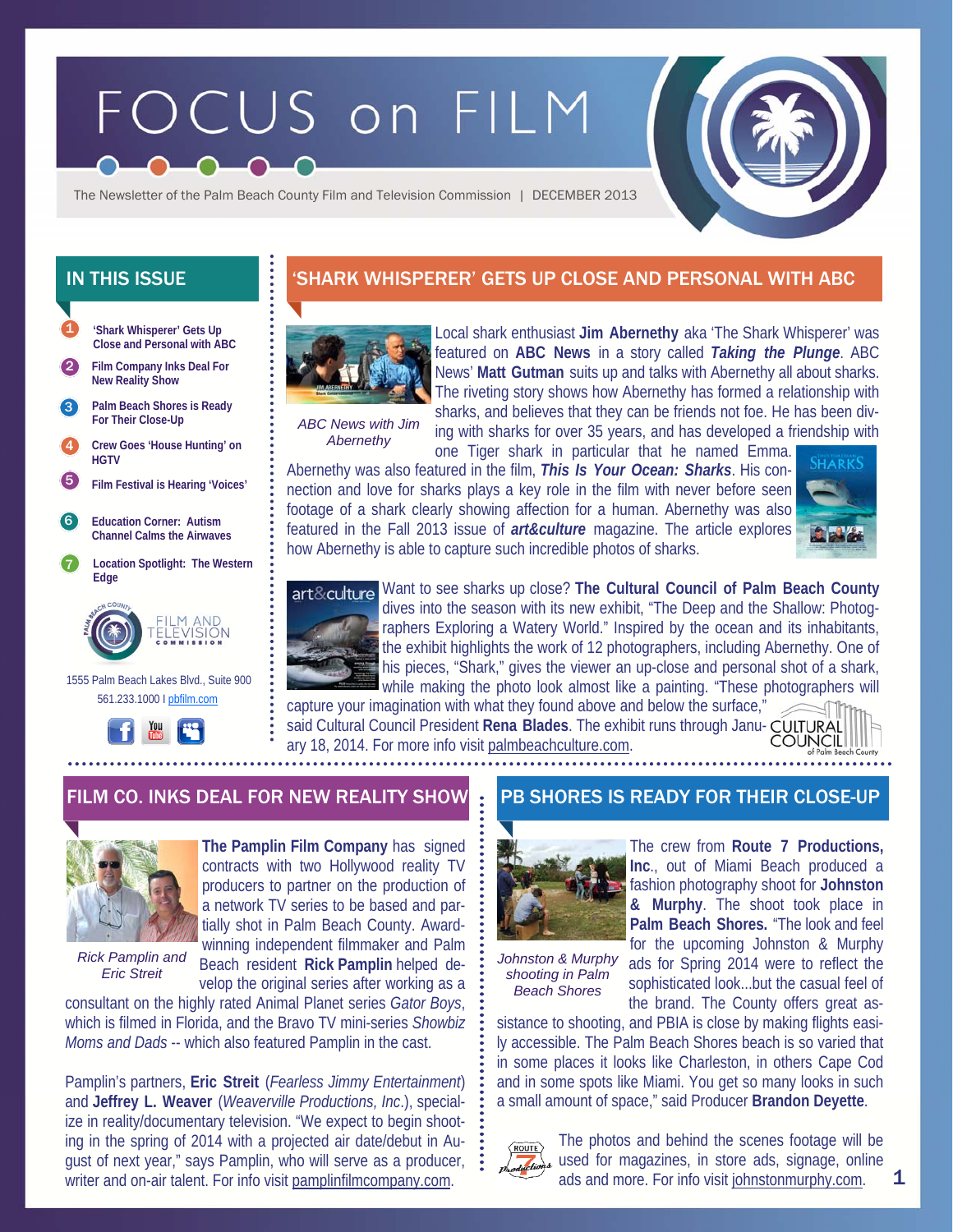

FOCUS ON FILM

## FILM DIGS UP THE DIRT ON COMPOSTING  $\Box$  it's a wrap!



*Symphony of the Soil*, a documentary by Director/Producer/Writer **Deborah Koons Garcia**  screened at CityPlace in West Palm Beach. Several organizations asked her to screen the film locally, since PBC will discontinue its soil composting program next year. Part of the proceeds

*Deborah Koons Garcia* 

from the screening will go toward a community composting program planned in Lake Worth.

"The screening energized people interested in these ideas. It was wonderful to have over 400 attendees, and be able to move communities toward positive action," said Garcia. For more info visit symphonyofthesoil.com.



## SHOPPING BUZZ IN WEST PALM BEACH

montanapritchard o T O G R A

The buzz has already started for the new **Palm Beach Outlets** currently being built

in West Palm Beach. Opening in February 2014, the redevelopment of this site will feature approximately 500,000 square feet of outlet shopping including some of the best names in fashion.



**Montana Pritchard Photography** out of West Palm Beach was hired to produce a photo shoot for the Outlets. "The variety of locations in such a close proximity to the studio made Palm Beach a perfect choice for this shoot. Along with that, the availability of experienced crew based locally brought the two elements together won-

*Photo Shoot on the West City Docks* 

derfully," said Montana **Palm Beach** Pritchard. Many locations in West Palm Beach were utilized for this shoot including the city docks

and Table 26 Restaurant. The photos will be

more info visit montanaphoto.com.



seen on billboards, online, and in print. For *Photo Shoot at Table 26 Restaurant* 



*Cast and Crew of Hidden Assets in Lake Worth* 

The feature film *Hidden Assets*  has wrapped production! The film shot in the City of Lake Worth and stars **Jacqueline Journey** (*Friday Night Lights*), **Steve Daron** (*Hollow Creek*) and **Chris Marks**  (*Burn Notice*). Journey is also the Writer/Director of the film.

**JOURNEY** 

"We were thrilled with the level of expertise and professionalism of our lo-

cal cast and crew. The City of Lake Worth and Palm Beach County were tremendously helpful, and went the extra mile to help make our production a huge success, " said Journey. *Hidden Assets* was also featured on a segment of the TV show, *The List*. For more info visit hiddenassetsmovie.com.

#### THE 'REEL' JEWISH WORLD



Films, documentaries and shorts will be shown during **The Donald M. Ephraim Palm Beach Jewish Film Festival** from **January 16-26, 2014**, in Palm Beach County. Films will be shown at venues including Cobb Downtown 16 in Palm Beach Gar-

dens, Kravis Center and the Norton Museum.

Now in its 24th season, the festival has a new director, **Ellen Wedner**. Wedner has more than a decade of experience running film festivals. From 2003 to 2013, she directed the Miami Jewish Film Festival. She created two other Miamibased festivals, KidFlix and the Miami Gay and Lesbian Film Festival, and directed the 2010 Fire Island Pines Film Festival in New York. "The great thing about a Jewish Film Festival is that being Jewish is not a prerequisite for enjoying this festival. There is something for everyone from romantic comedies to edge of the seat thrillers. The films are truly international this year," said Wedner. For more info visit pbjff.org.

#### GOT CONTENT? PALM BEACH COUNTY WELCOMES A NEW NETWORK



**BYL Network, Inc.** is the first "free" 24-hour personalized Internet Protocol Television (IPTV) Entertainment Network developed to better the lives of consumers around the world. The network will allow users "free of charge" a way to personalize their own "Better Your Life" dashboard by storing and sharing everything from TV programs, radio shows, magazines and social events; all in one place. A one stop personalized solution.

BYL Network Inc. was formed by **Jordan Aloof**, entrepreneur and philanthropist, and **Danielle Silverman**, Executive Producer. The network will feature content to help motivate and educate people, with a programming line-up to include original and syndicated programs hosted by celebrities, experts and real people from around the world. BYL Network's overall mission is to help today's consumer focus on the five areas of life: Health, Family, Money, Travel and Fun. For more info visit bylnetwork.com.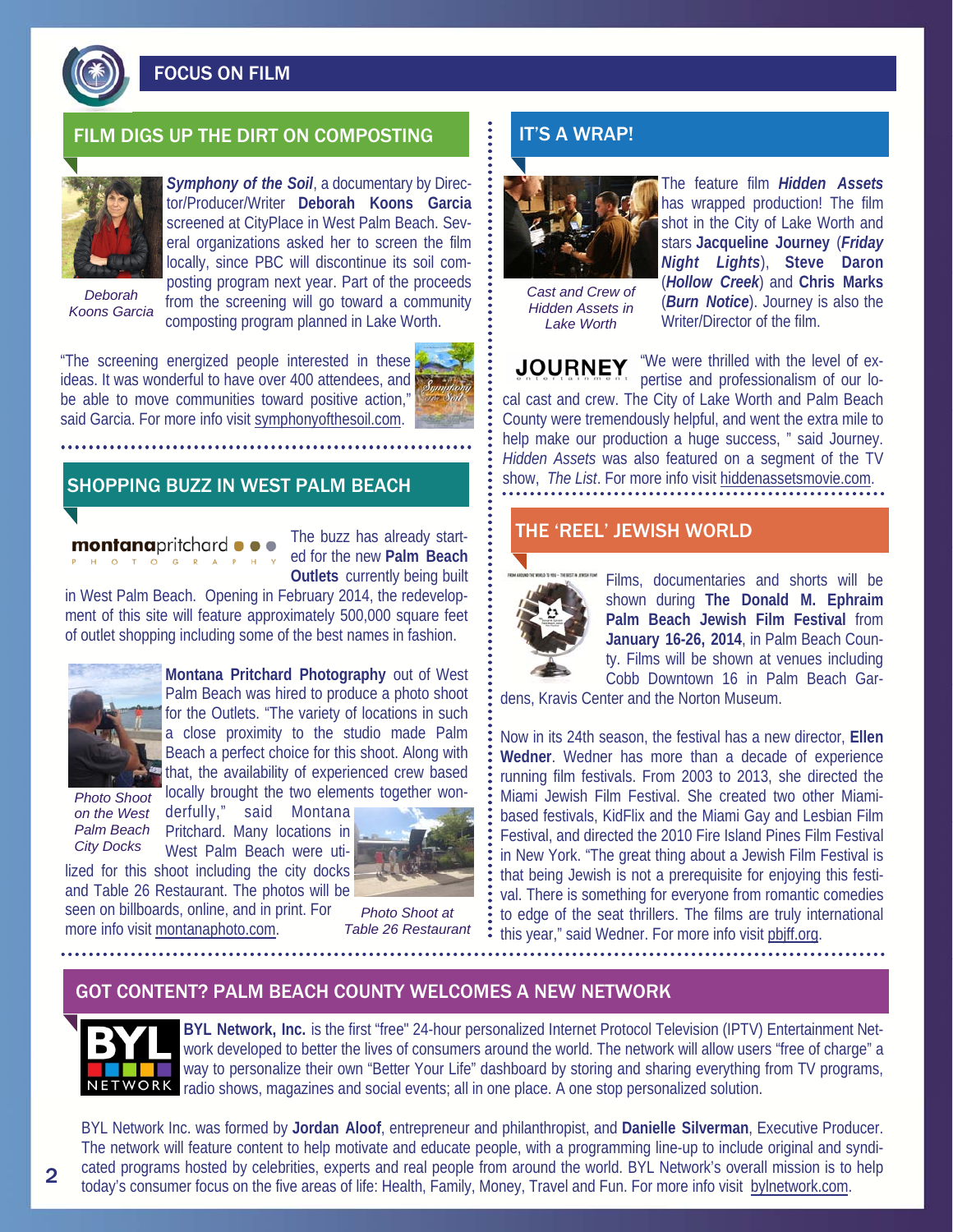

#### FEATURE FILM COMES OUT OF 'HIDING' GERMAN PROGRAM SHOWCASES WPB



*Hiding Victoria*, a feature film written, directed and produced by **Dan Chinander**  recently debuted on hulu.com. *Hiding Victoria* was shot in Palm Beach County in 2006. The movie was made in association with the G-Star School of the Arts. It is a drama about a Palm Beach Socialite hiring a convicted felon as her help mate. It won a Best Feature Film Award at the San Fernando Valley In-

ternational Film Festival, an Audience Choice Award in the Ashville International Film Festival and was an Official selection in a number of other film festivals. **Margo Harshman** (*Disney's Even Stevens*) and **Anita Gillette** (*Moonstruck*) star in the film.



Dan Chinander is currently in development on his next feature titled *Blues Man* starring Malcolm McDowell and James Earl Jones. For more information please visit hulu.com/ watch/536803 or hidingvictoria.com. For more information on the G-Star School of

*Hiding Victoria at G-Star in '06* 

the Arts please visit gstarschool.org. 

#### CREW GOES 'HOUSE HUNTING' ON HGTV



The production team from Circus Dog Productions and Pie Town Productions out of North Hollywood, CA came to Boca Raton to film a segment for an upcoming episode **HGTV's**  *House Hunters*.

*Osprey Point Golf* 

*House Hunters* takes viewers behind the scenes as individuals, couples, and families learn what to look for and decide whether or not a home is meant for them. The crew shot at **Osprey Point Golf Course** in **Boca Raton** and at private locations in Palm Beach County. For more information visit hgtv.com.



*Endemol*, a production company out of Germany came to the U.S. to film an episode of the series, *Bitte melde*  dich. The episode focuses on two adult children searching for their father who was last known to be in the

*Veterans Parade* 

West Palm Beach area.

The crew shot at the **Veterans Day Parade**, and at the **Tabernacle Missionary Baptist Church** in West Palm Beach. The crew filmed the choir performing, and filmed the host of the show entering the church and enjoying the service. "The congregation was pleased to welcome the crew. It was an excellent opportunity as a church to outreach internationally,

and we are looking forward to more production in the future," said First Lady of the Church, **Mami Kisner**. *Bitte melde dich* has traveled to many countries hoping to reunite loved ones with long-lost relatives. For more information call 561.233.1000.



*Tabernacle Missionary Baptist Church* 

#### FILM FESTIVAL IS HEARING 'VOICES'



Submissions are now open for the **2014 Voices of Local Film** at the **Palm Beach International Film Festival**! Early deadline is February 7, 2014 and the final (late) deadline is February 21, 2014. The Palm Beach Film Society is looking for South Flor-

ida and Treasure Coast filmmakers to submit their short films, documentaries and music videos. Download the submission guide at PBFilmSociety.org.

The 19th Annual Palm Beach International Film Festival will take place April 3-10, 2014. For more info visit pbifilmfest.org.

## DYNAMIC FATHER, DAUGHTER DUO SHINE IN THEIR RESPECTIVE ROLES ON TELEVISION



 *Ric Taylor Blackwell Blackwell* 

**Ric Blackwell,** returns to **CBS 12** as the weekend morning news anchor. He has spent close to 20 years at the station anchoring both news and sports. Ric has been nominated for two Emmys and has won several awards for his reporting. Ric also currently hosts "Good Sports," a nightly show on the Palm Beach County School District's Education Network. The show profiles athletes inside the school system.

Ric has four children, and one of them has become a successful actress. **Taylor Blackwell** has been acting since she was five years old, and has appeared in more than 35 commercials and 10 films. For the last two years, she has been a series regular on the **Starz** series, *Magic City*. She also appeared 3

in *The Glades* on **A&E**, and was a presenter at the Student Showcase of Films. For more info call 561.233.1000.